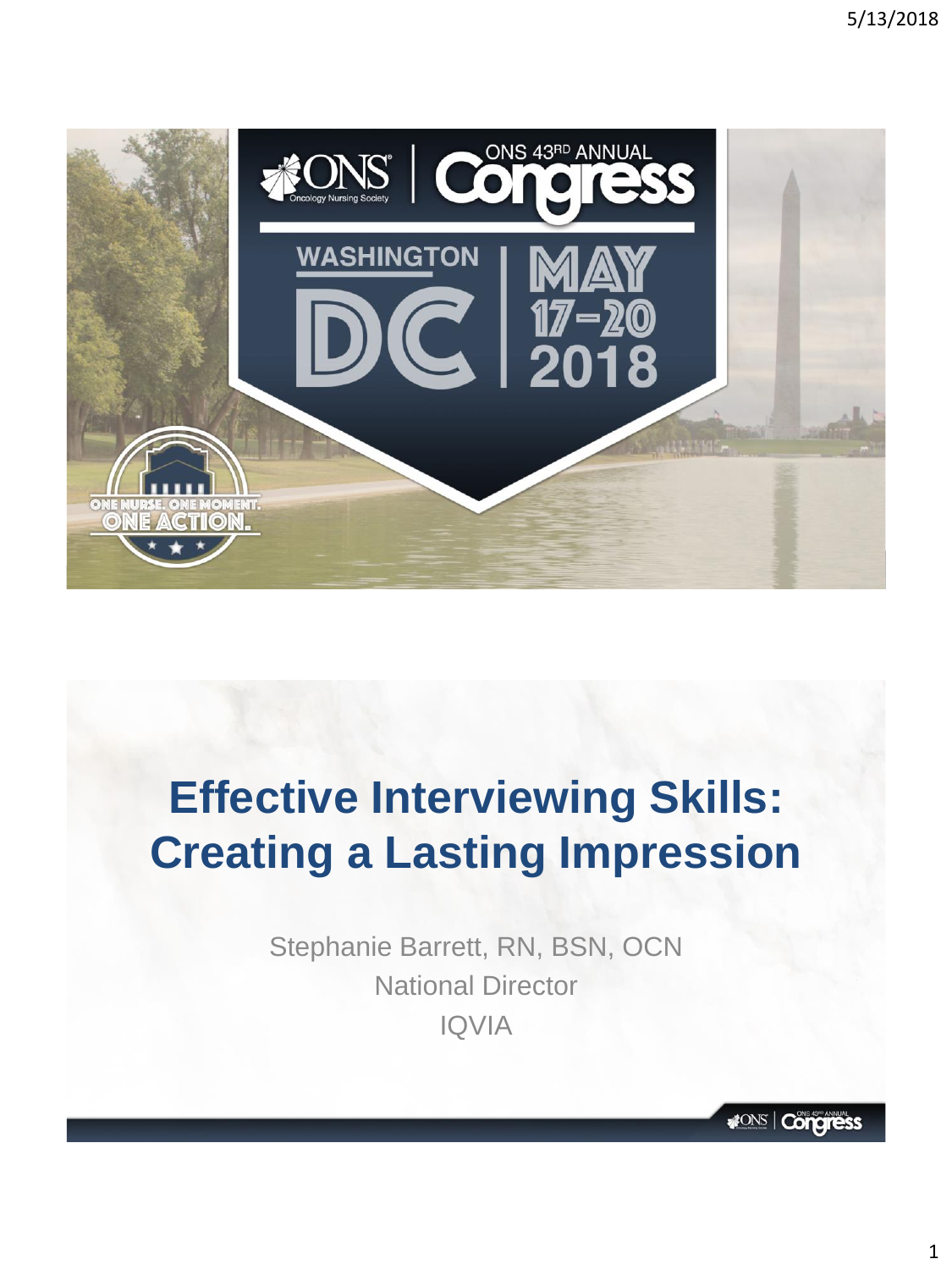# **Disclosures**

• Stephanie Barrett RN,BSN,OCN has no disclosures

#### **Effective Interviewing Skills: Creating a Lasting Impression**

- Behind the scenes of the interview
- The importance of a resume
- Interview preparation
- Interview etiquette
- Behavioral based interviewing
- Salary discussions
- How not to get hired
- Closing the interview and follow up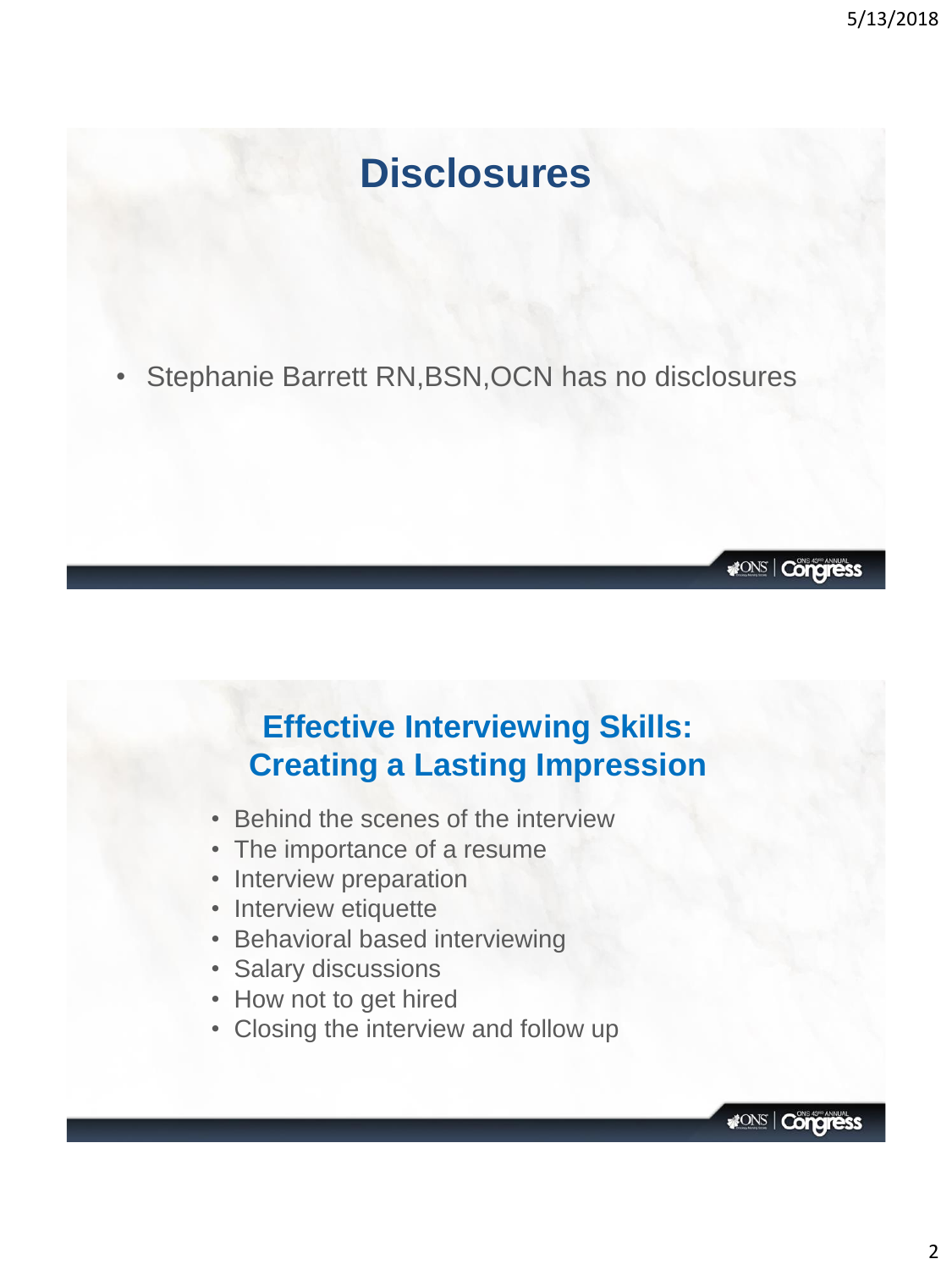**MONS | Congress** 

# **Why do employers interview?**

You have *one hour* to give your future employer confidence that you can perform the required job duties.

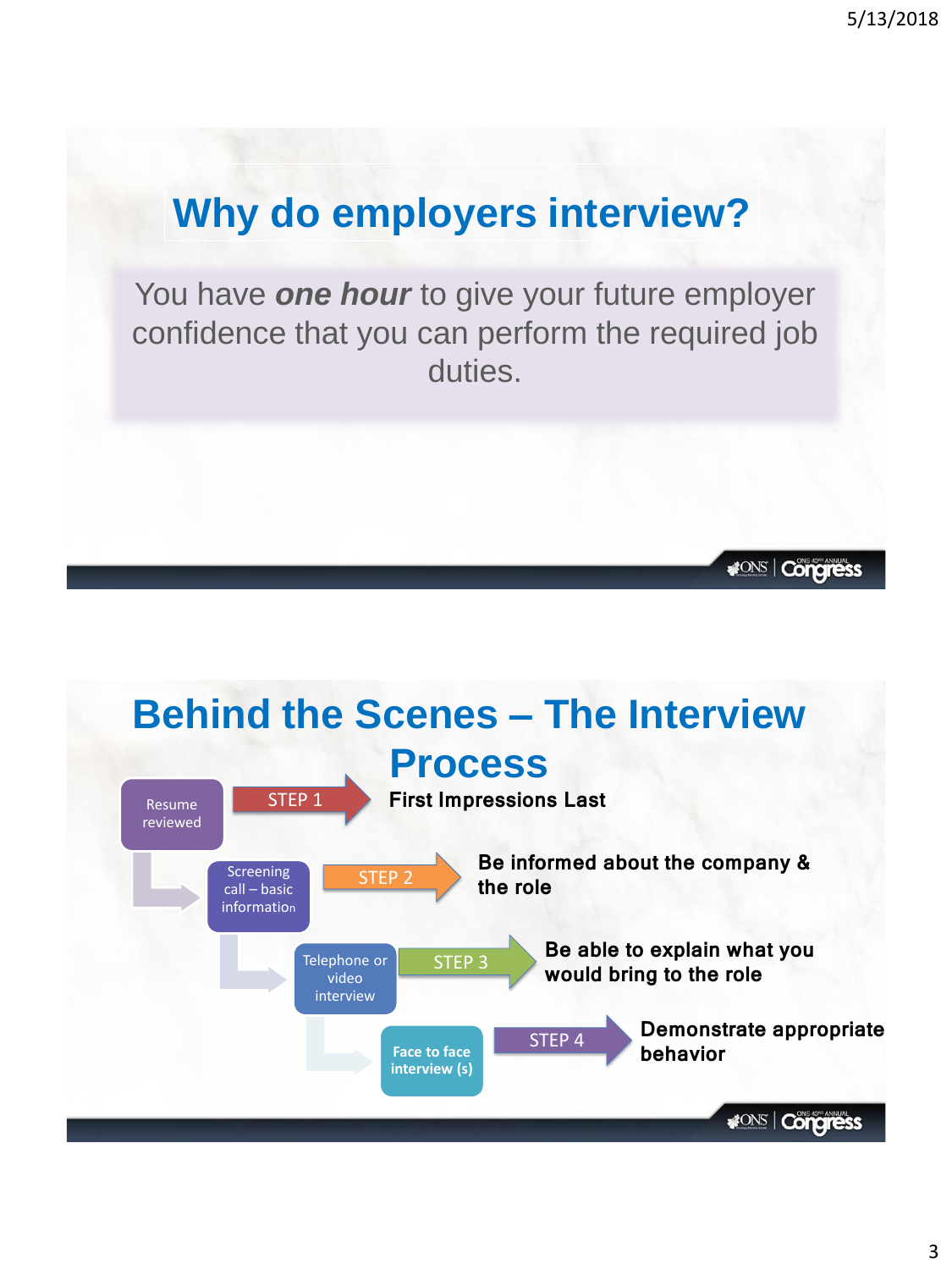**MONS** | Congress

**MONS** | Congress

# **The Importance of the Resume**

#### **The first step in the interview process**

- $\checkmark$  Peaks the interest of the hiring manager
- ✓ Highlights your career experiences with **Past IMPACT**
- $\checkmark$  Reflects your attention to detail and your written communication abilities

#### *Your resume is YOUR*

*marketing tool and will differentiate yourself from other applicants. It's the future employer's first impression.*

# **Creating an Impactful Resume**

- Communicate IMPACT on the current and past jobs
	- Use creative and descriptive action verbs
	- Identified; Created; Motivated; Partnered, Streamlined, Innovated
- Quantify your experience

RACHEL M. TACULAD

- *Identified over 1000 newly diagnosed breast cancer patients*
- Tailor your resume to the position more than one resume
- Hire a professional resume writer
	- $\cdot$  LinkedIn \$150.00 \$250.00

#### *The PURPOSE of a resume:*

*to catch the eye of the hiring manager in order to receive an invitation to interview*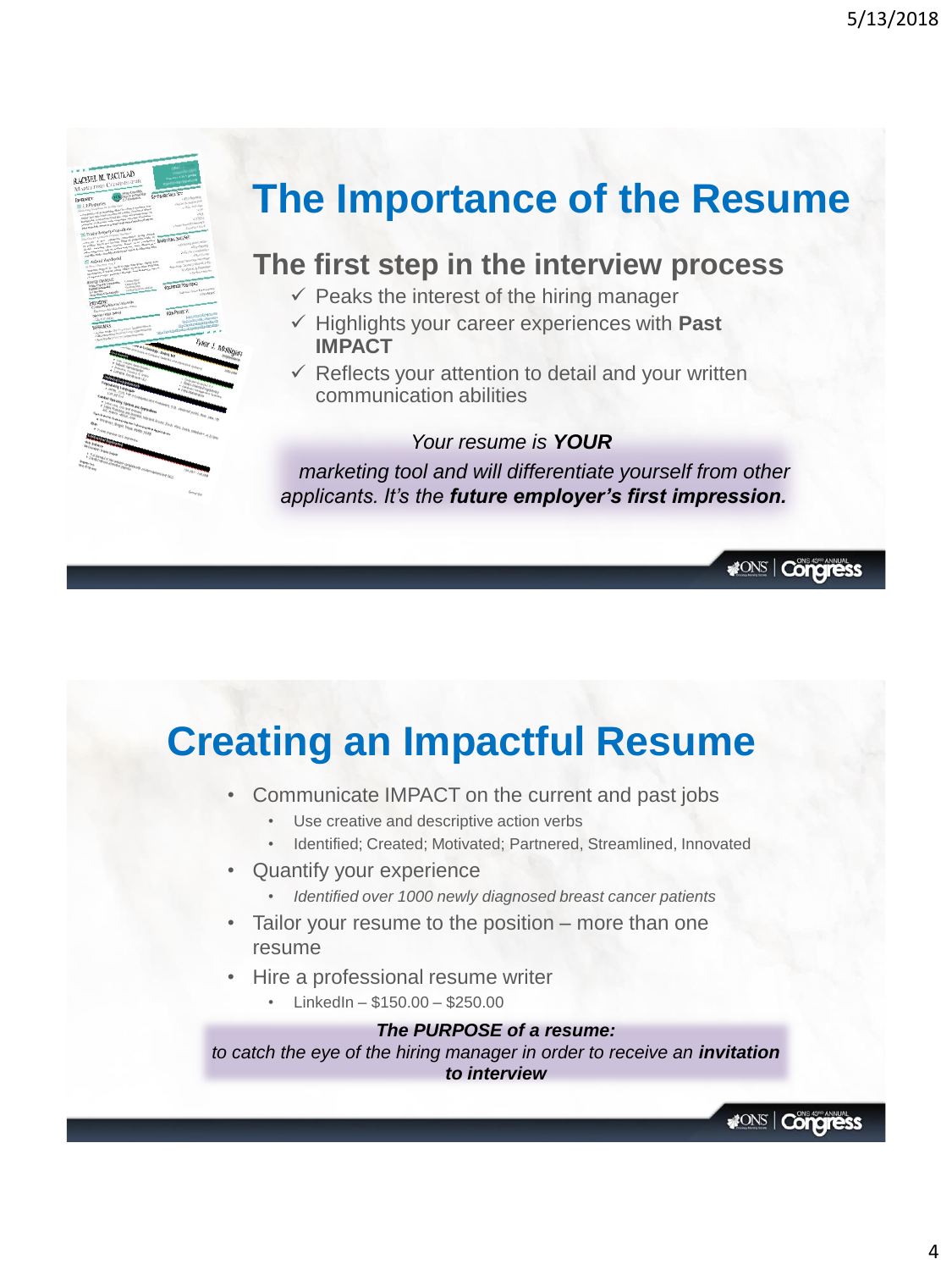# **Customize your Resume**

#### **Job Qualifications**



# **Preparing for the Interview**

#### **Pre-Interview**

- **Research**
	- $\triangleright$  The company or institution
	- $\triangleright$  The culture and mission statement
	- $\triangleright$  The role Talk to someone with recent experience in the position
- **Consider your personal appearance**
	- ➢ Go Shopping
- **Interview Questions**
	- ➢ Practice answers
- **Interview Day**
- **Bring to the interview:**
	- ➢ *Copies of your resume*
	- ➢ Research Notes
	- ➢ Questions Develop questions about the role and areas of uncertainty
	- $\triangleright$  Work Samples copies that you can leave with the interviewer
	- ➢ Reference List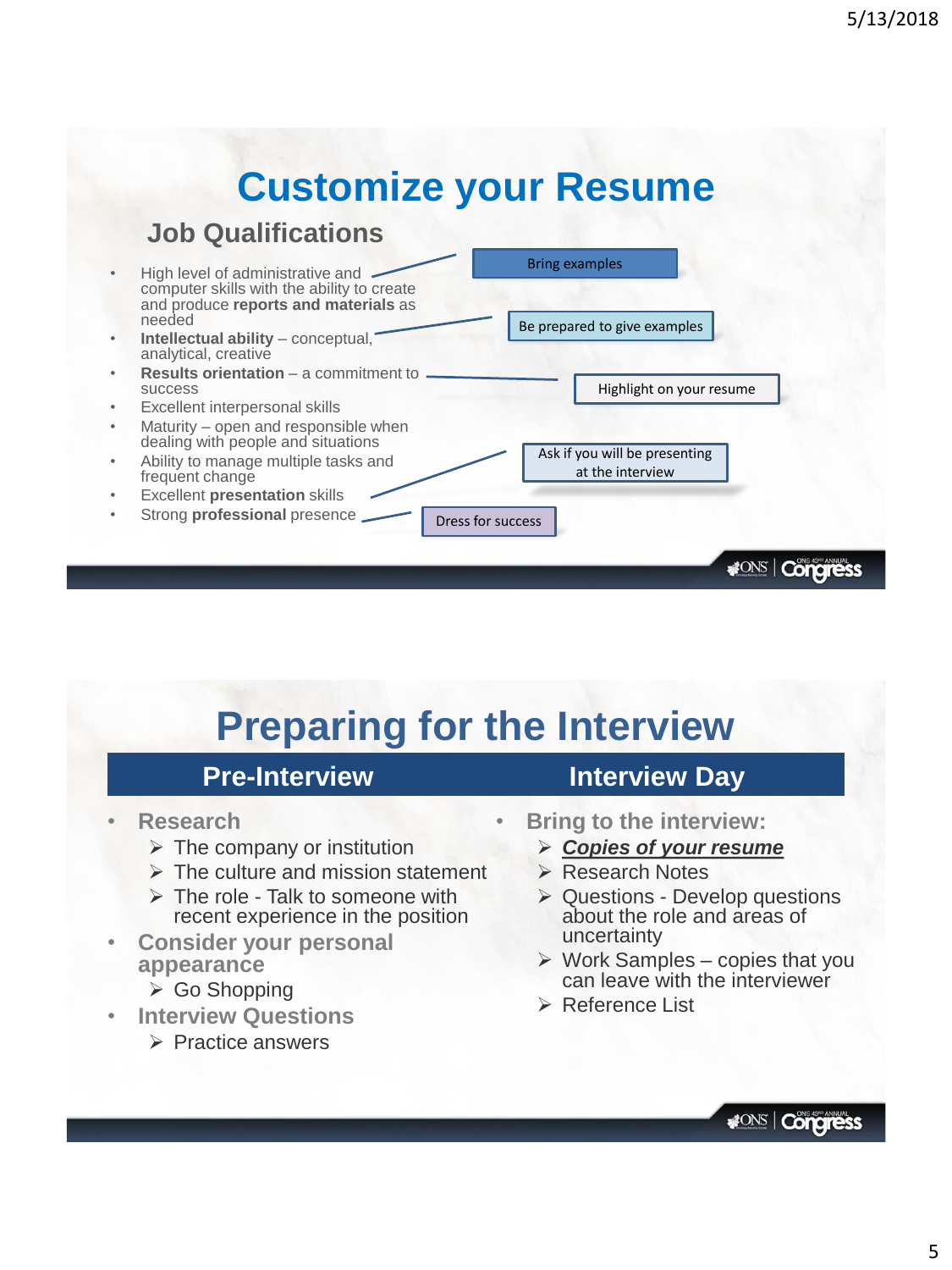# **Interview Attire – Does it matter?**



# **Invest in yourself!**

#### **Wear this**

- Professional attire to include a jacket; preferably a dark color
- Clothes that do not need to be adjusted when sitting or standing
- Conservative jewelry, make up and little or no perfume
- Manicured nails
- Professional shoes



## **Not that**

- Clothes that are too tight or too short
- Unprofessional shoes
- Ear buds/blue tooth
- Casual clothing or clothing that would fit in well at a luncheon
- Night club makeup
- Unkept nails and hair

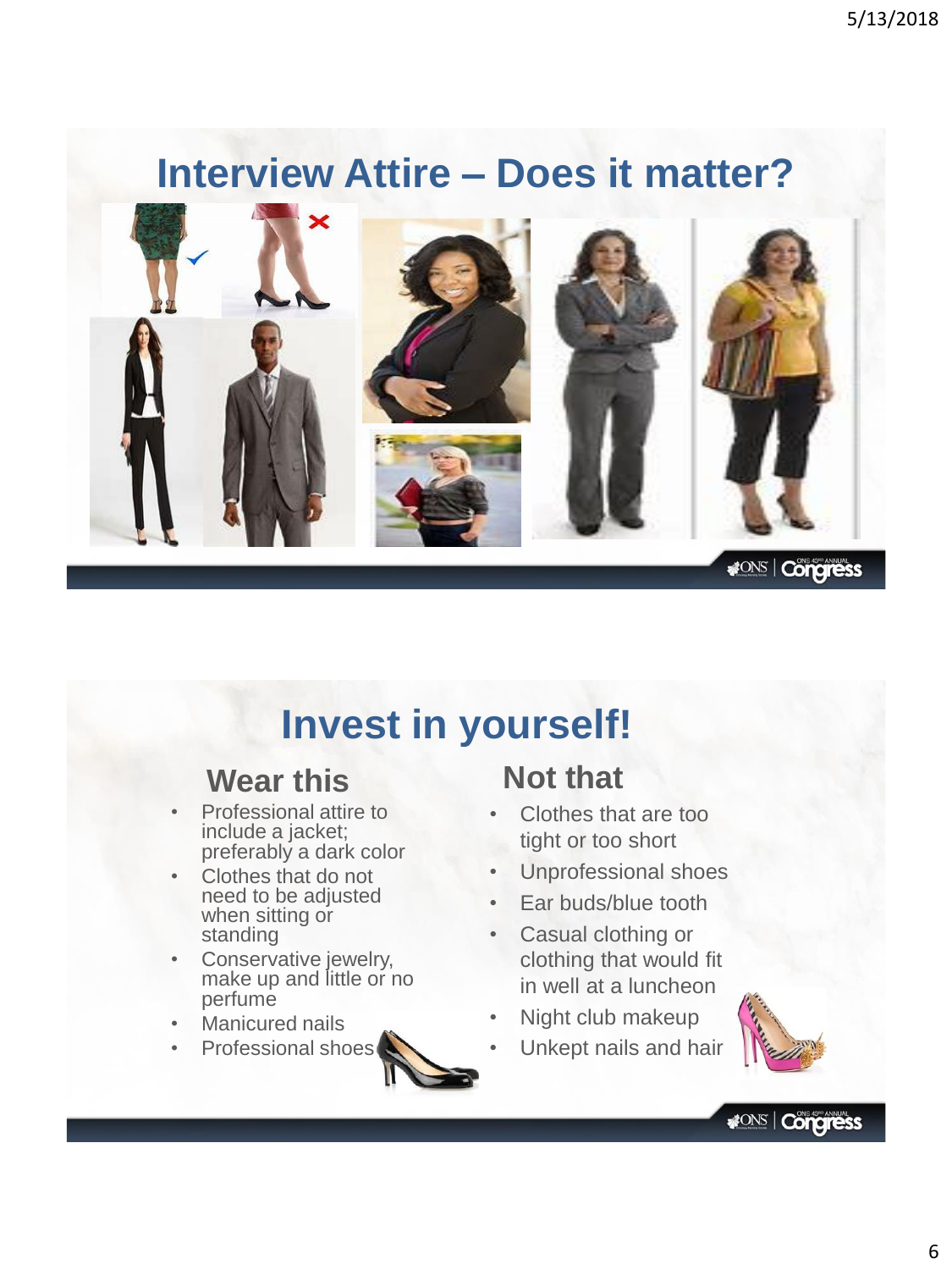# **Job Interview Etiquette**

- Be **EARLY** and know where you are going
- Shake hands well with excellent eye contact
- Be an active listener
- Body language is important
- No gum, no cell phones, no object not related directly to the interview



## **Answering Interview Questions – Its all about YOU**

#### Be able to answer:

- Tell me about yourself
	- Highlight the parts of your resume you are proud of & be enthusiastic
- Why are you leaving your current role?
	- Be honest but not negative
- Why do you want to work here?
	- Know what attracted you to this company
- Why should I hire you?
	- Sell yourself!!!

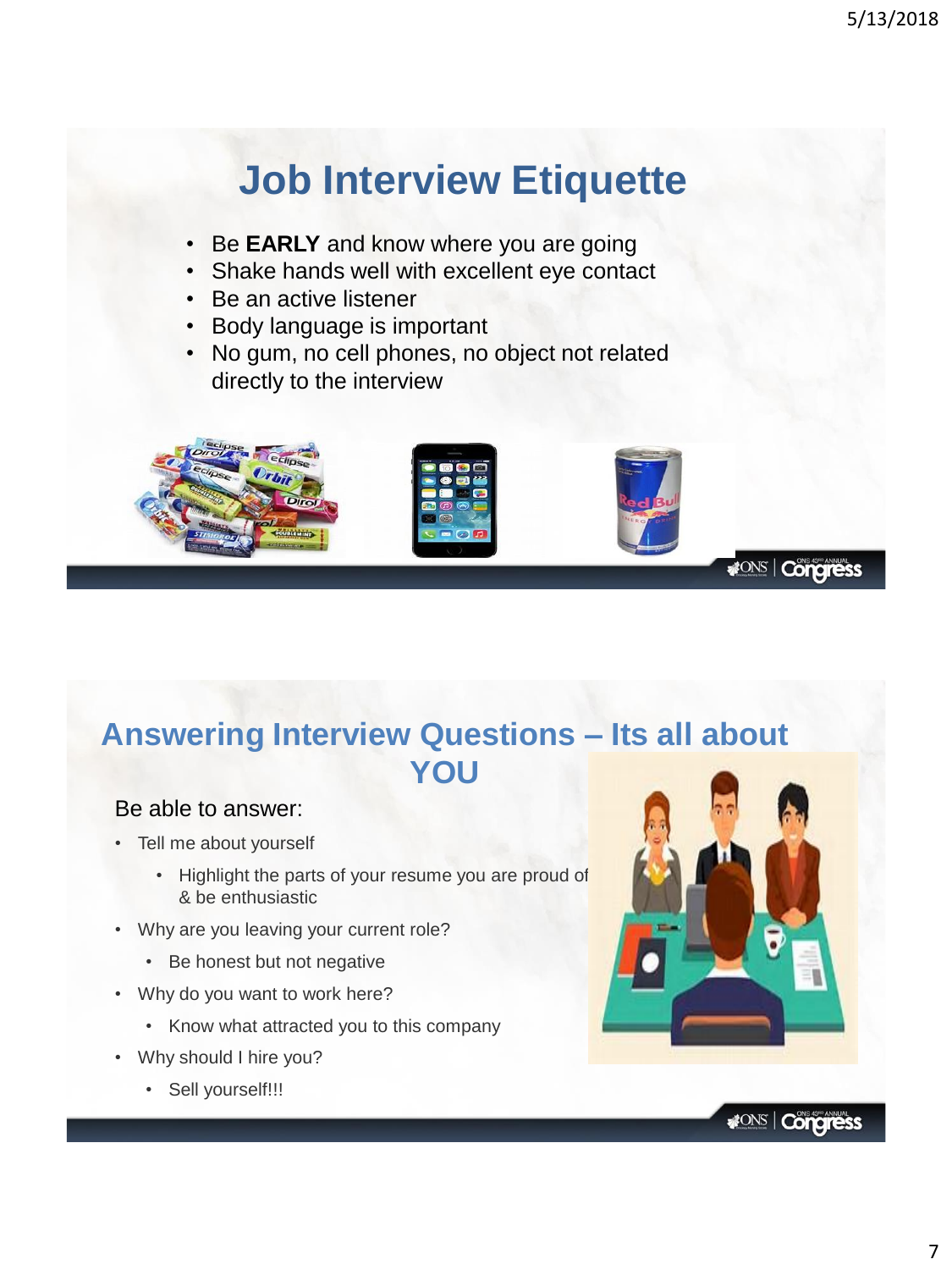# **Answering Questions – Its all about ME**

**S**ituation – Describe the **Situation** 

**T**ask – What did you implement/change to address the situation

**A**ctions – activity to address the situation

**R**esults – The outcome/end results

- Give me an example of a time ...
- Tell me about a difficult ....
- What is the most challenging ...
- Explain to me how you prioritize...
- You've told me that you love education give me an example of how you have invested in your own learning….

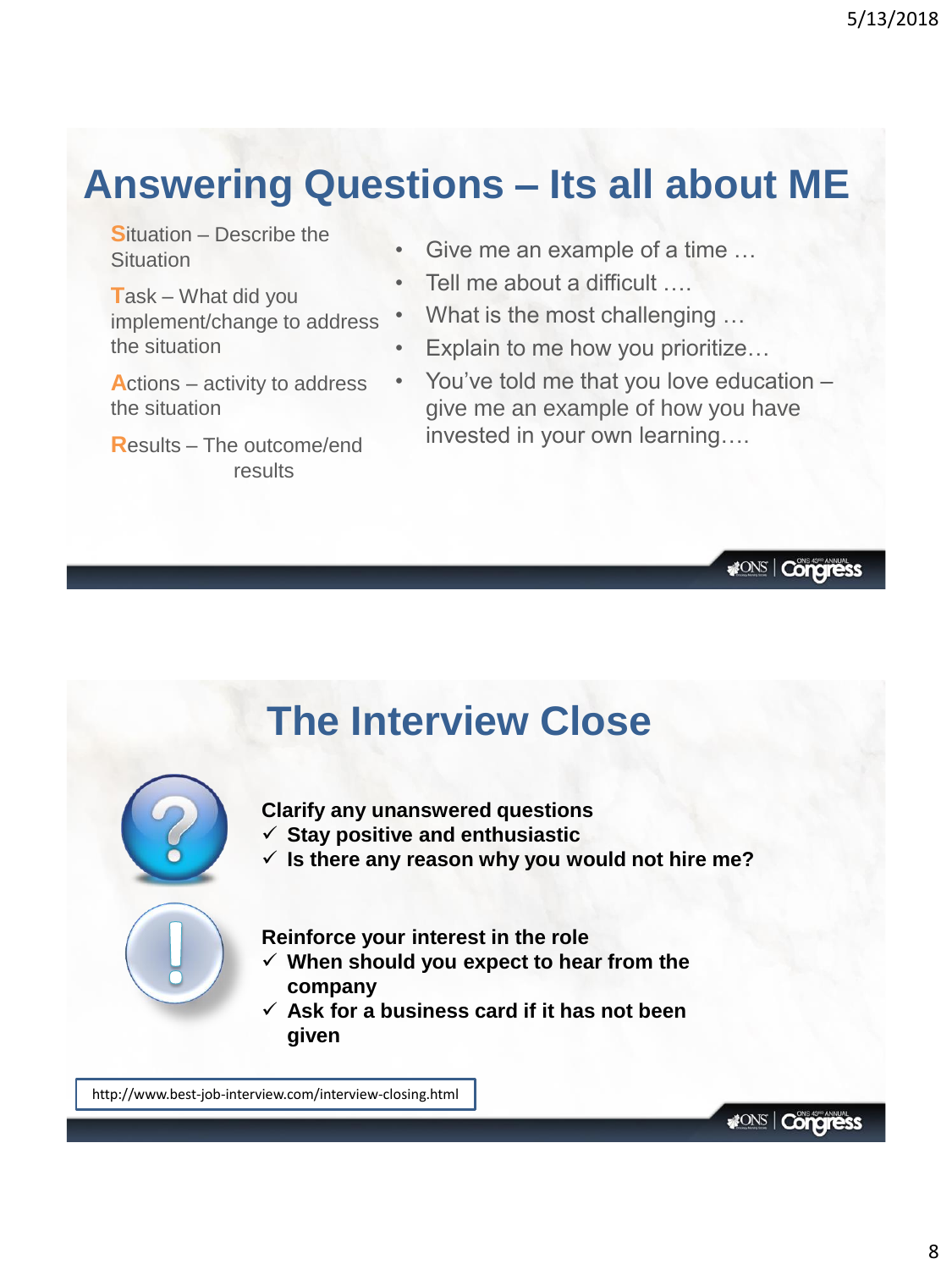# **Salary Discussions**

- Honestly answer questions regarding personal requirements for the future opportunity
- Do not forget benefits unique to your organization
	- Bonus
	- Vacation time
	- Education days
- Be realistic
	- Experience
	- Degree
	- Current salary vs requested salary
- Research the industry average
	- Glassdoor.com
	- Salaryexpert.com
	- Occupational Outlook Handbook (*Fed. Bureau of Labor and Stats*)



**MONS** | Congress

# **Top reasons why people don't get hired**

- 1. Poor follow up
- 2. Overly ambitious/arrogant
- 3. Poor understanding of the role
- 4. Failure to communicate clearly, concisely and in a compelling way

5. Not differentiating self from other candidates

6. Unable to follow directions in the application process

7. Presented self unprofessionally

8. References did not support you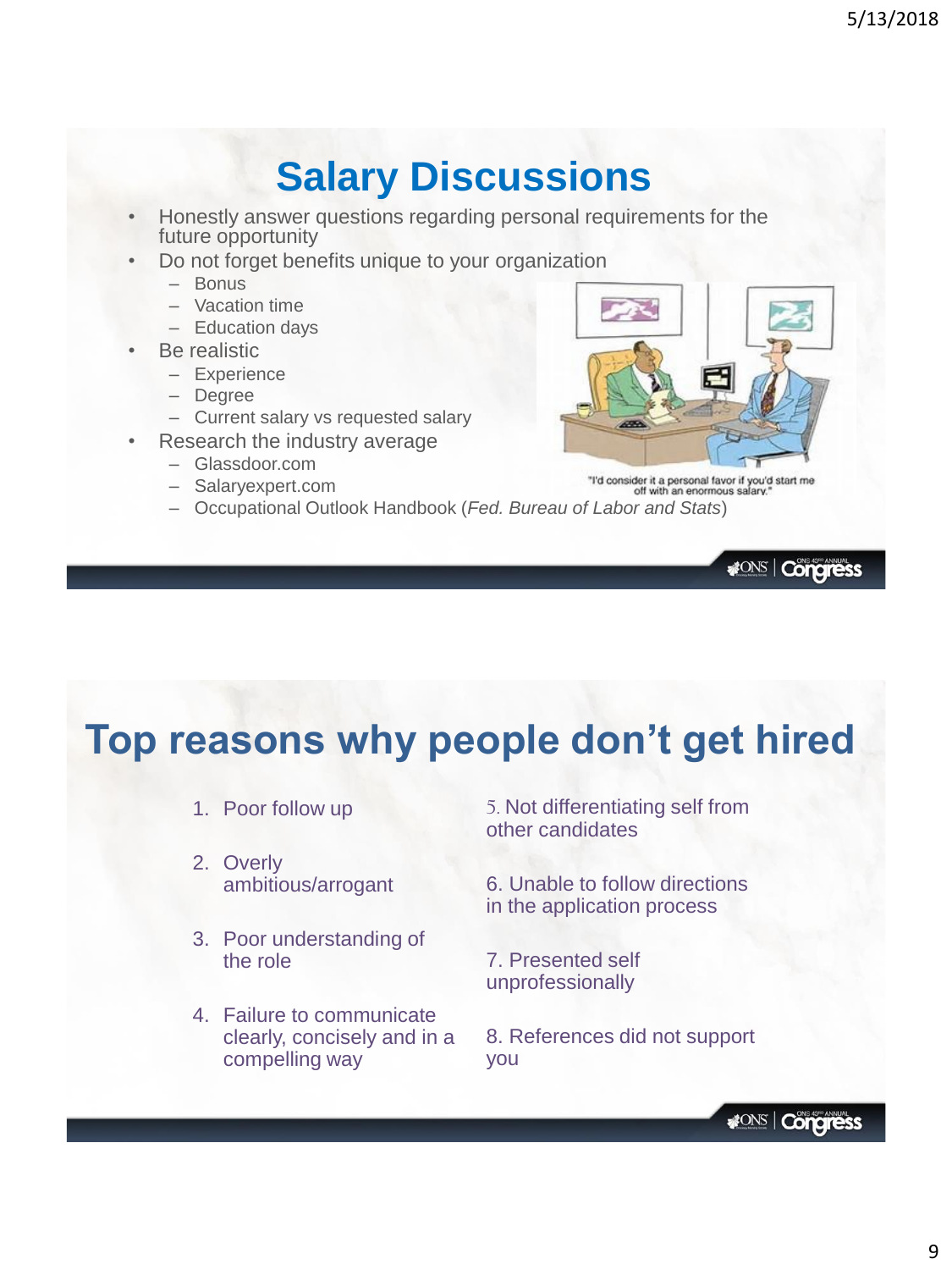# **Deal Breakers**



Lack of preparation

- Appearing Non-Committal
- Poor Communication
- Unprofessional Behavior
	- Answering a call or a text
	- Bringing a family member to the interview - 8% of new grads bring parents
- Becoming too personal

## **Follow up DO:**



- ✓ Write a follow up email
- $\checkmark$  Thank them for the opportunity to interview
- ✓ Reinforce your excitement

# DO NOT:

- $\checkmark$  Write more than a paragraph
- $\checkmark$  Try to re-answer questions
- $\checkmark$  Add personal information